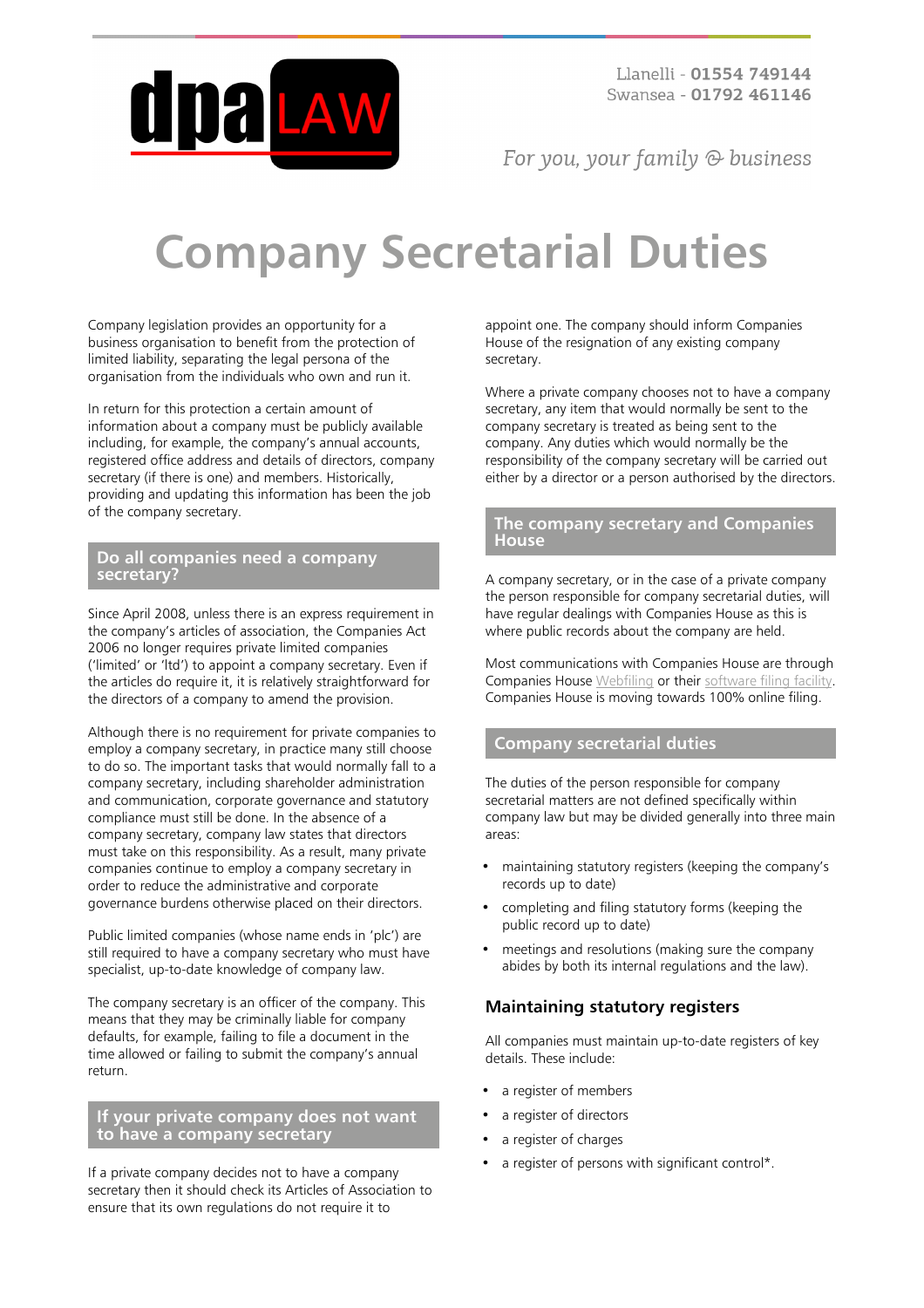The details in these registers include, for example, names, addresses, dates of appointment and resignation (for directors) and for members, the number and type of shares held. This is not an exhaustive list.

Responsibility for maintenance of the company's statutory books and records is a duty that normally falls to the company secretary. It can be a time-consuming task that is often overlooked, but failure to keep the registers up to date can incur a penalty of up to £5,000.

The registers must be made available for inspection by the general public at the company's registered office or at a single alternative inspection location (SAIL) which must also be recorded at Companies House.

A company may choose to keep its directors' residential addresses private and to record a service address for them. If so it will need to keep an additional register showing the directors' residential addresses which is not open to inspection by the general public.

\* A person with significant control is an individual who ultimately owns or controls more than 25% of a company's shares or voting rights or who otherwise exercises control over a company or its management.

#### **Maintaining statutory information at Companies House**

Alternatively, private companies may also choose (elect) to keep some of the information normally kept in the statutory registers at its registered office or SAIL on the public register at Companies House. This will include their registers of directors, directors' usual residential addresses, secretaries, members and persons with significant control. While this election is in force the company does not need to keep its own separate statutory registers updated.

Whilst this election is in force the general public can access company information through Companies House instead of visiting the registered office. This will include some information, such as members' addresses or directors' full dates of birth, which is not generally available on the public record for private companies.

# **Completing and filing statutory forms**

The company must ensure that their record at Companies House is always up to date and contains current details of various statutory matters.

Many of the more common types of information can be submitted online by first registering at [www.companieshouse.gov.uk](http://www.companieshouse.gov.uk/). Alternatively Companies House currently has a series of over 200 statutory forms to allow paper filing.

The company secretarial duties would extend to ensuring that, for example:

• The company's annual accounts are filed on time at Companies House. For a private limited company, under normal circumstances, this must be within 9 months of the end of the accounting year. A fine will be levied if the accounts are late.

- Once each year Companies House will send each company a **'confirmation statement'** showing a snapshot of the information they hold. The company must 'check and confirm' that the information held at a given due date is accurate. The information must be checked, and amended if necessary, within 14 days. If this information is returned late or not returned at all, the company, director(s) and secretary (if appointed) may be prosecuted. This confirmation statement replaced the annual return from June 2016.
- All changes to the way the company is organised need to be notified to Companies House, within a specified period of between 14 and 28 days, depending on the change. The annual confirmation statement cannot be used to change this information and a separate form should be used. The most common forms include:
	- changes in directors, secretaries and their particulars
	- a change of accounting reference date
	- a change of registered office
	- allotments of shares.
- If a company does not complete its confirmation statement the Registrar might assume that the company is no longer carrying on business and take steps to strike it from the register.
- The current version of the company's Articles of Association is filed whenever a change in the company's internal rules is made.

## **Charges**

When a company gives security for a loan either the lender or borrower should notify Companies House within 21 days, by filling in the appropriate form and paying the statutory charge. Without timely registration the charge will be void - that is, the loan will still be repayable but the security given will not be valid. This does not apply to property acquired which is subject to a charge.

Good company secretarial practice ensures that any charges created are registered and that the company's credit profile is protected by removing the charge from the register as soon as the loan is repaid.

## **Meetings and resolutions**

Company law sets out procedures for conducting certain aspects of company business through formal meetings where resolutions will be passed. When resolutions are passed, the company is bound by them (a resolution is an agreement or a decision taken by the members).

Here the company secretarial role would be to ensure that proper notice of meetings is given to those who are entitled to attend, to minute the proceedings and to ensure that copies of resolutions which affect the way the company is run are sent to Companies House within the relevant time frame.

# **Notice of company meetings**

Members and auditors are entitled to notice of company meetings. For a private limited company a general meeting notice of at least 14 days is needed. Notice can be in writing, by email or by means of a website (if certain conditions are met). However, a private company is no